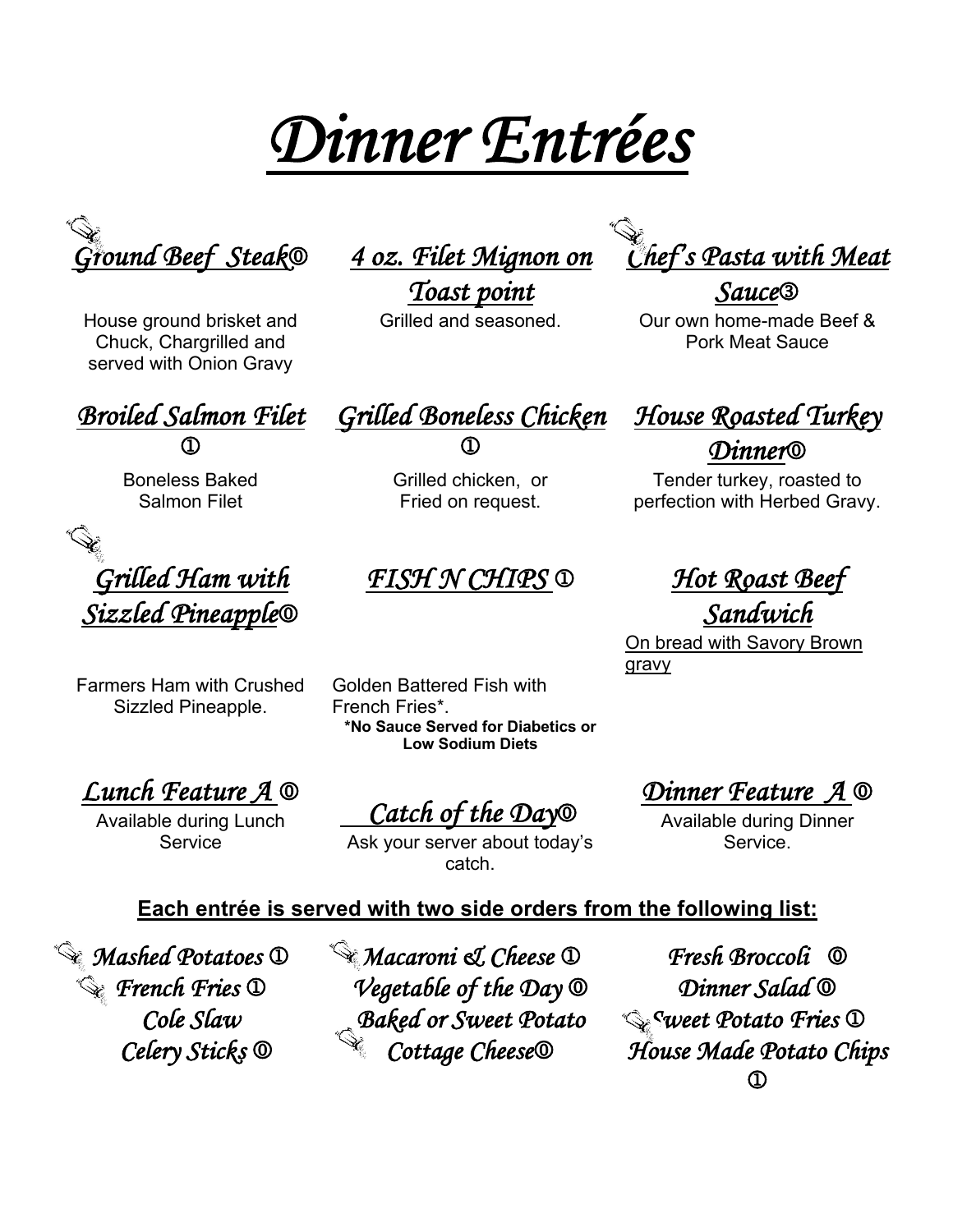



Cheese grilled in-between two slices of bread. How can you go wrong?

 *Chicken Bacon Ranch Wrap* 2

Grilled chicken with bacon, cheese, lettuce, tomato & ranch rolled into a wrap.

*Egg Salad Sandwich* 2 *BLT* 2

Diced eggs and salad dressing, lightly seasoned, on white or wheat bread.

An American classic, served on a bun.



The old traditional, bacon, lettuce and tomato on white or wheat bread, lightly covered with salad dressing.

*BIG Hot Dog*2 *Garden Vegetable Burger* 2

A lightly grilled patty, served on a bun with lettuce and tomato.

# *Build Your Own Burger* 2

### *Cheese Varieties Toppings Sauces*

Provolone Pepper jack

American **Christian Christian Christian Christian** Christian Christian Christian Christian Christian Christian C Swiss Mushrooms Bleu Cheese Bacon

> **Lettuce** Tomato **Pickles**

*Build Your Own Sandwich*

*Bread Choices Meat* 

*Toppings Sauces*

Onions-Raw

Rye<sup>2</sup> Roast Beef Egg, Tuna or Chicken salad

Lettuce Mayonnaise **Sandwiches are served with**  Tomato **Candwiches are served with Bistro Sauce** Bacon **Mustard Mustard School School School School School School School School School School School School Schoo side item.**

White $\bigcirc$  Most and  $\bigcirc$  Turkey  $\qquad \qquad \bullet$  American Wheat 2  $\mathbb{R}$  Ham  $\mathbb{S}\$ , Provolone Pepper jack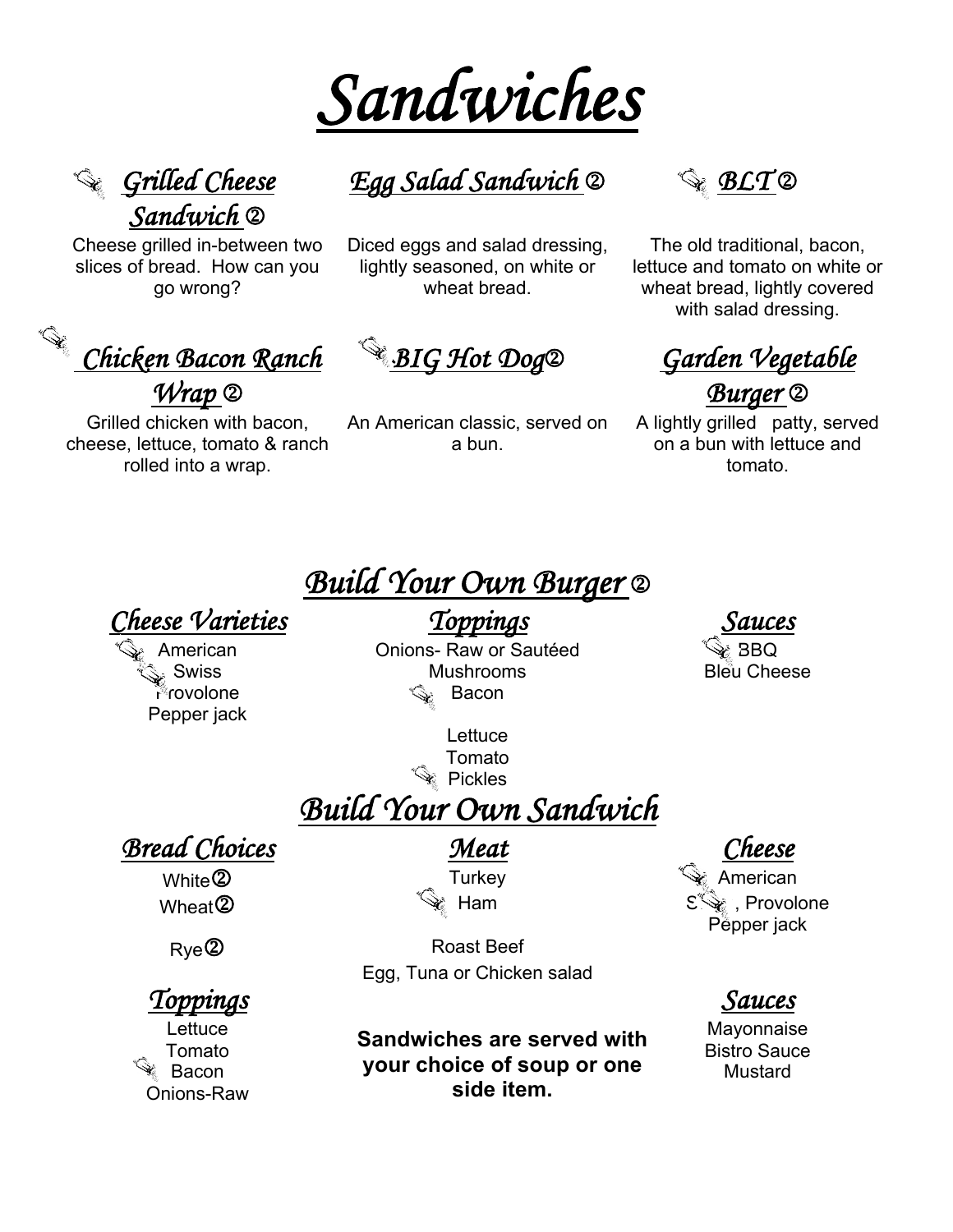



Lettuce topped with cheddar cheese, julienned turkey and ham, tomatoes and Cucumbers, sliced eggs.

All Stocks made in House!! *Tomato Soup Soup Du Jour*  $\mathbb{D}$ 

# *Chef Salad* 0 *House Trinity Salad Waldorf Salad*2

Chicken, Tuna and egg salad, Cottage cheese, Tomatoes, Cucumbers and Shaved Pickled red onions.

### *Summer Salad*

Greens, Apples, Mandarins ,Candied Pecan, Cucumber, Tomato, Blue Cheese with Raspberry Vinaigrette

Apples, Walnuts, Grapes in Mayonnaise on Bed of Butter Lettuce.

# *Chicken Oriental Salad*2

Breaded chicken tenders sliced and covered with a rich honey sesame sauce, on a bed of romaine, lettuce and cabbage.

.

We currently offer the following dressings for our salads: *French Peppercorn Ranch Caesar Bleu Cheese Lite Italian Raspberry Vinaigrette* 

*Desserts & Fruits* 

*NSA Pudding*2 *NSA Gelatin*1 *Yogurt*1

**Banana**<sup>2</sup> *Fresh Fruit***<sup>1</sup>** *Dessert Of The Day* **<sup>1</sup>** *NSA Ice Cream*2 **SF COOKIES**2 *Applesauce*1

NSA: no sugar added

The salt shakers denote items that are higher in sodium. If you have a restriction on sodium, these are choices you should avoid when able.

*Diabetic Diets* 

-Choose lean meats and low-fat dairy products.

-Choose 3-4 Carbohydrates each meal. Example:

| Carbs   |                                       |
|---------|---------------------------------------|
| 0 Carbs | Protein/Lean Meat-No bread or skin    |
| 0 Carbs | Vegetable (peas or corn 1 carb)       |
| 2 Carbs | 2 Starches (ex. Dinner roll & potato) |